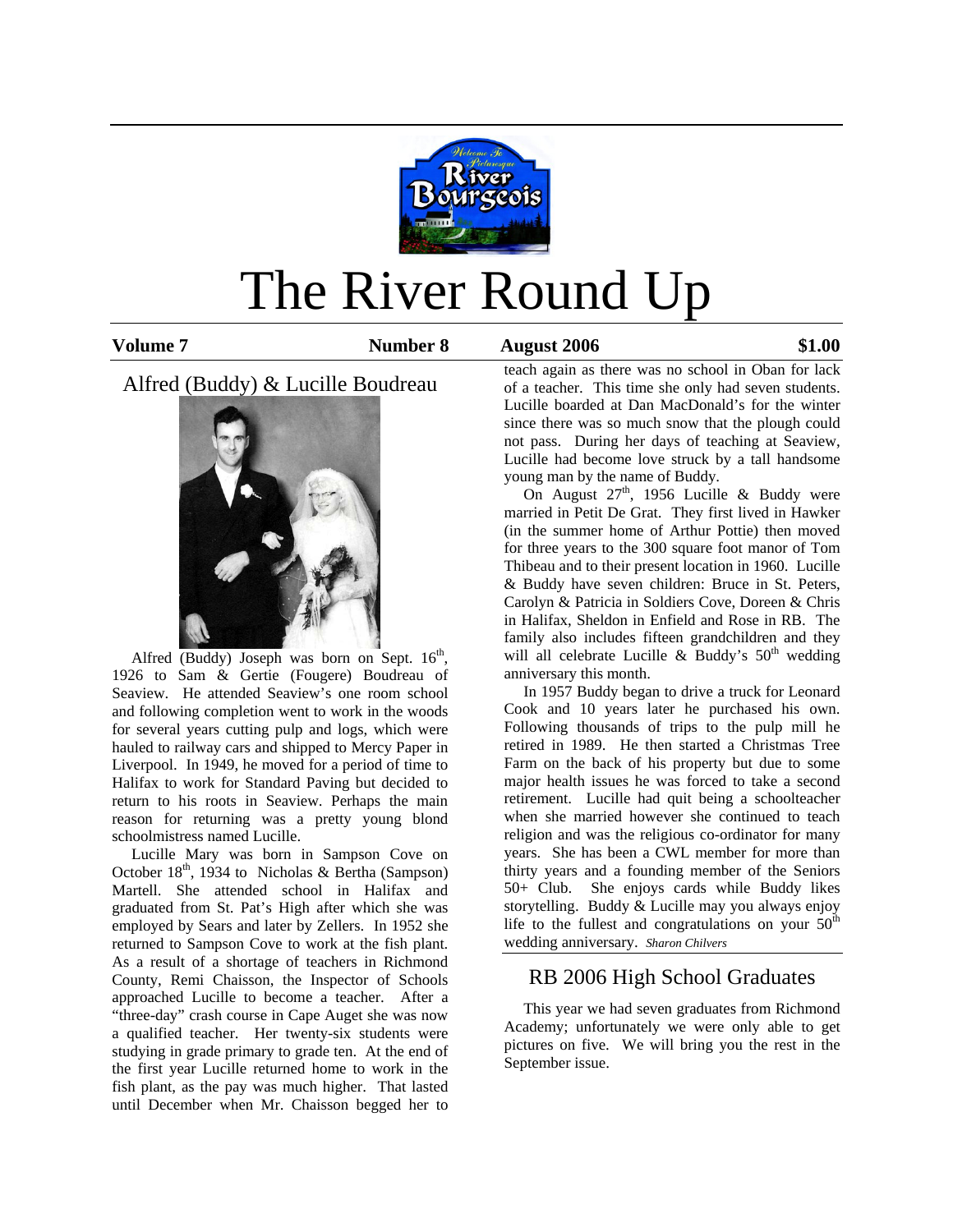

*Top Left-Alisha Burke-Right-Ashley Stone Middle –Left-Joseph Baccaradax-Right Rebecca Landry Bottom--Sally Burke* 

**Alisha Burke** (Maureen & Neil): Alisha was the recipient of a \$1,000 per year renewable over 4 years entrance scholarship from St. FX University;a \$450. Bursary from the Richmond Local NSTU; \$500.from ExonMobil; Father Clary MacDonald Memorial \$250 Bursary; \$500.Bursary from Tara Lynne Touesnard Bursary fund and a \$500. Royal Bank Staff Bursary. She will be attending St. FX for a degree in Kinesiology.

**Ashley Stone** (Sharon & Ricky) will be attending Saint Mary's University for her Bachelor of Arts degree in the fall. She was the recipient of a \$200. RB Community Services Bursary.

**Joseph Baccardax** (Sherry & Peter) was the winner of the Estwood Davidson Memorial Bursary for \$500., \$ 100. from Calder's Car Care and \$100 from the Marsha's Custom Cuts. Joseph will be attending the Marine Institute of Memorial University to study Marine Engineering in September.

**Rebecca Landry** (Debbie & Michael) is returning to high school for some extra courses. She was the recipient of a \$200. RB Community Services Bursary.

**Sally Burke** (Linda & Basil) is off to Mount Saint Vincent University for a Bachelor of Science. She was the recipient of the following bursaries (1) Helen Archibald-\$1000. (2) English as a Second Language (for tutoring)-\$100. (3) Rotary Club Interact Bursary- \$500. (4) East Coast Credit Union-\$500. (5) Myra Fillion Memorial Bursary-\$500. (6) Father Charles Brewer Bursary-\$200. (7) Marie Boyd Memorial- \$250. and a University Entrance Scholarship of \$5000. renewable over 4 years for a total of \$20,000 from Mount St. Vincent University.

**Jennifer Morrow**: Jennifer (Patricia & Bill) was recipient of a \$500.Estwood Davidson Memorial Bursary and the Richmond Academy Home and School Award of \$250. She will be attending St. FX for a Bachelor of Arts.

**Randy Touesnard** (Denise & Melvin) is off to NSCC Marcorni Campus to take an Automotive Service Technician course.

**Kaitlyn Fennell** (Janice & Jim) of Johnstown also received \$500. Estwood Davidson Memorial Bursary.

# RB Golf Celebrity



 Leon Carter of River Bourgeois continues to make news in the Amateur Golfing world. Leon, son of Wayne & Mary Ellen Carter of Sampsonville, is the husband of Tanya and father of Haley & Leland. He finished second in the Nova Scotia Amateur Golf Championship. He has won first in the past three years of competition. During the week of August 7th, Leon and the other top three NS winners will be representing the province at the Wellington Cup in Mississauga, Ont. Congratulations Leon - we will be rooting for you.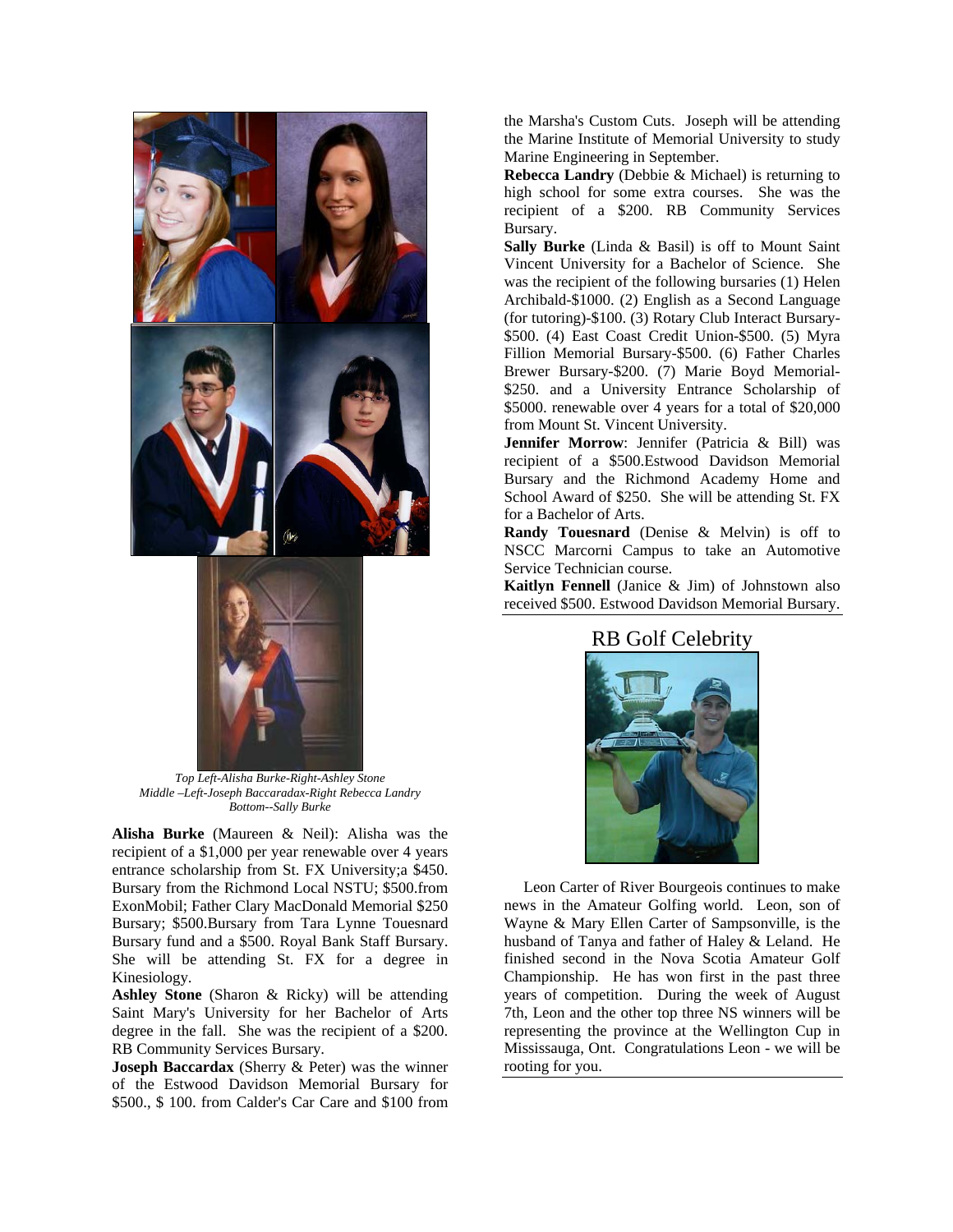# Canada Day Celebrations



Photo by April Sampson

 This year the Seniors Group put on a celebration for Canada Day at the Tara Lynne Center-Lots of food, games and music, by *Island Driftwood,* was enjoyed by many young and old. Pictured above is Bethany, daughter of Bonita & Kevin King who was first runner up in last years Princess Pageant.

# Happy 40<sup>th</sup> Anniversary



*Left to right-John & Audrey, Leo & Judy* 

Sisters, Audrey & Judy Pottie are pictured at their wedding on July  $30<sup>th</sup>$  1966 to brothers John & Leo MacNeil. Congratulations from their mom Margaret Pottie, their children & grandchildren and also all of the MacNeil clan.

# **History**

#### **Programme For 1937 Christmas Concert - Cannes School**:

 Rev. Father, Ladies and Gentlemen. I have been asked to make a few announcements before I read the Program for our Concert. The first thing is that this being our first Concert we hope that you will not expect too much of us, and also that one of our members is very hoarse and can't speak very loud. However we will do the best we can and hope that you will like our Concert.

The first on the Programme is;

1. Welcome by Peter Boyd, Lorraine Landry and John James Pate.

2. Exercise; Xmas Bells by the Boys and Song "The Sweet Bells are all Ringing" by the Larger girls.

3. Dialogue; "A Slight Mistake" by Bernadette Landry, Bernice Pate, Casilda Boyd and Cossie Thibeau.

4. Recitation; "Why Not" – Gerald Pate

5. Song; "There is a dear Old Man" by the Little Girls

6. Dialogue; "The Census Taker" by William and Vincent Richard

7. Song; "Mon Beau Pays" by The Larger Girls

8. Dialogue; "Too Much Borrowing" by Bernice Pate, Helen Landry, Bernadette Landry, Lillian and Vincent Richard, Vincent Digout and Cossie Thibeau.

9. Recitation; " Mrs. Santa Claus" by Emily Richard,

10. Dialogue; "A Fortunate Joke" by Helen Landry, Casilda and Gerald Boyd, and Louis Thibeau.

11. Song; "There's a queer Little House" by The Smaller Girls

12. Recitation; "Santa Claus's Fright" by John James Pate.

13. Dialogue; "Dolly's Doctor" by Lorraine Landry and Peter Boyd. And will the audience please keep as quiet as possible as our actress and actor are very small and do not speak very loudly. 14. Drill; By 12 Girls.

15. 15 minutes Violin by our old time Violin Player – Amos Thibeau

16. Song; "Sleepy Hollow" by Lillian and Vincent Richard

17. Dialogue; "Good Bye" by Charlotte Landry and Emily Richard

18. Exercise; "Hush A By" by Six Little Girls

19. Dialogue; "L'empoissonment d'Emile"

20. Song; "O Holy Night" by The Larger Girls

21. Dialogue; "So Different" by Marie Burke and Cecile McPhee.

22. Song; "Cannes School" by the Pupils

23. Dialogue; "The Singing School Teacher" by Helen Landry, Emily Richard and Casilda Boyd.

24. Closing: Recitation by Cora Pate.

#### Farewell Song

Santa Claus sent word that he wouldn't be able to come tonight but he will be here tomorrow night to distribute the presents and also Wednesday morning at 9 o'clock to give out any presents that are left. We expect to have the ceiling lowered during Xmas vacation and would be very glad to have all the help we can get.

*The above information is copied directly from an original copy of the "Programme" found in Marie*